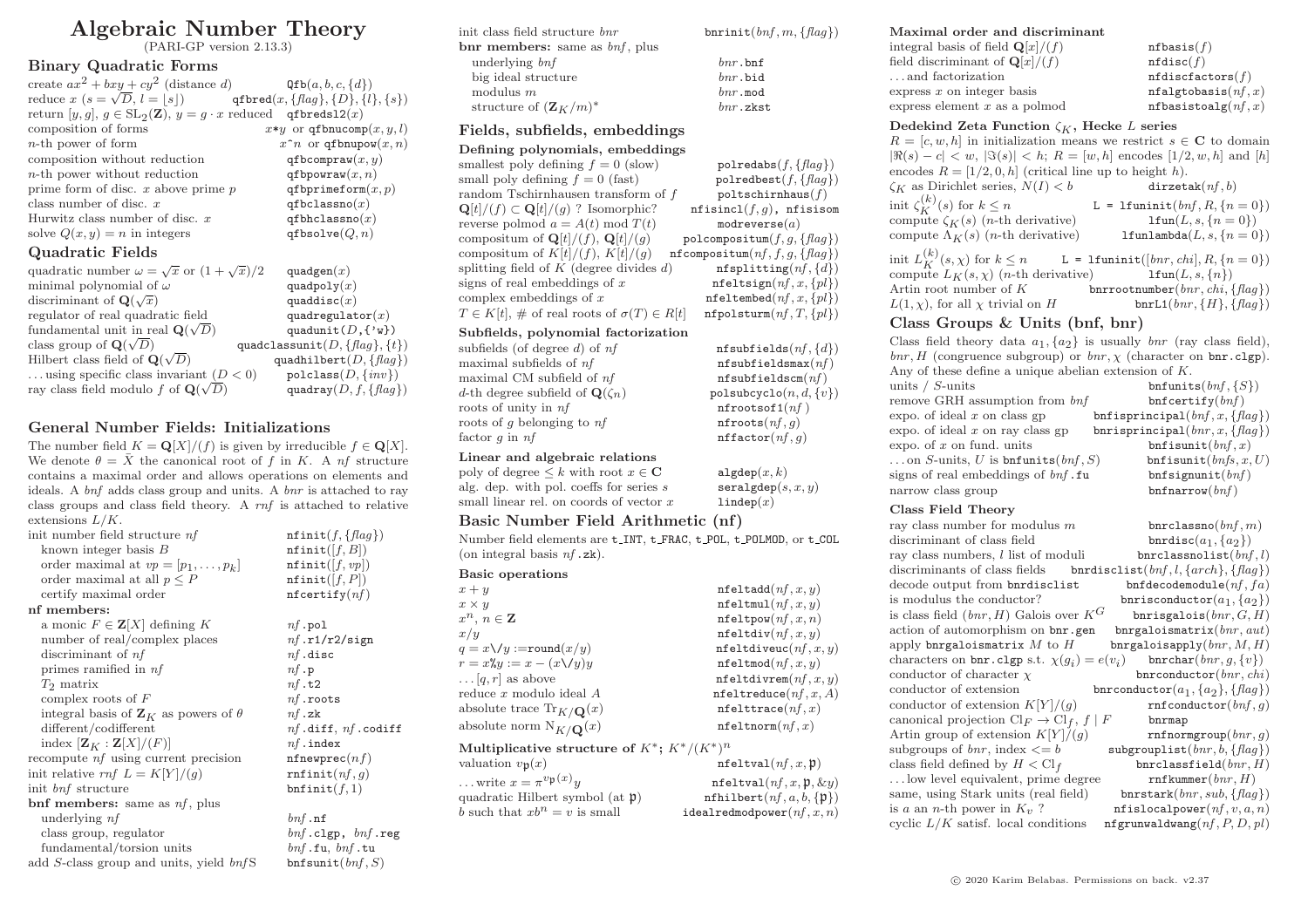#### Logarithmic class group

| $logarithmic \ell-class group$                                  | bnflog(bnf, l)                    |
|-----------------------------------------------------------------|-----------------------------------|
| $[\tilde{e}(F_v/Q_p), \tilde{f}(F_v/Q_p)]$                      | bnfloget(bnf, pr)                 |
| $\exp \deg F(A)$                                                | bnflogdegree $(bnf, A)$           |
| is $\ell$ -extension $L/K$ locally cyclotomic                   | $\texttt{rnf}$ islocalcyclo $(r)$ |
| <b>Ideals:</b> elements, primes, or matrix of generators in HNF |                                   |
| is <i>id</i> an ideal in $nf$ ?                                 | $\texttt{nfisideal}(nf, id)$      |
| is x principal in $bnf$ ?                                       | $bnf$ isprincipal $(bnf)$         |
| give [a, b], s.t. $a\mathbf{Z}_K + b\mathbf{Z}_K = x$           | idealtwoelt $(nf, x, \{$          |
| put ideal $a(a\mathbf{Z}_K + b\mathbf{Z}_K)$ in HNF form        | idealhnf $(nf, a, \{b\})$         |
| norm of ideal $x$                                               | $\mathtt{idealnorm}(nf, x)$       |
| minimum of ideal $x$ (direction $v$ )                           | idealmin $(nf, x, v)$             |
| LLL-reduce the ideal $x$ (direction $v$ )                       | idealred $(nf, x, \{v\})$         |
| <b>Ideal Operations</b>                                         |                                   |
| add ideals $x$ and $u$                                          | idealadd $(nf, x, y)$             |

| add ideals $x$ and $y$                     | idealadd $(nf, x, y)$                   |
|--------------------------------------------|-----------------------------------------|
| multiply ideals $x$ and $y$                | idealmul $(nf, x, y, \{flag\})$         |
| intersection of ideal $x$ with $Q$         | idealdown $(nf, x)$                     |
| intersection of ideals $x$ and $y$         | idealintersect $(nf, x, y, \{flag\})$   |
| <i>n</i> -th power of ideal $x$            | $\mathtt{idealpow}(nf, x, n, \{flag\})$ |
| inverse of ideal $x$                       | idealinv $(nf, x)$                      |
| divide ideal $x$ by $y$                    | $\mathtt{idealdiv}(nf, x, y, \{flag\})$ |
| Find $(a, b) \in x \times y$ , $a + b = 1$ | idealaddtoone $(nf, x, \{y\})$          |
| coprime integral A, B such that $x = A/B$  | idealnumden $(nf, x)$                   |

#### Primes and Multiplicative Structure

| check whether $x$ is a maximal ideal                                                         | idealismaximal $(nf, x)$                  |
|----------------------------------------------------------------------------------------------|-------------------------------------------|
| factor ideal x in $\mathbf{Z}_K$                                                             | $\mathtt{idealfactor}(nf, x)$             |
| expand ideal factorization in $K$                                                            | idealfactorback $(nf, f, \{e\})$          |
| is ideal $A$ an $n$ -th power?                                                               | idealispower $(nf, A, n)$                 |
| expand elt factorization in $K$                                                              | nffactorback $(nf, f, \{e\})$             |
| decomposition of prime p in $\mathbf{Z}_K$                                                   | idealprimedec $(nf, p)$                   |
| valuation of $x$ at prime ideal $pr$                                                         | idealval(nf, x, pr)                       |
| weak approximation theorem in $nf$                                                           | idealchinese $(nf, x, y)$                 |
| $a \in K$ , s.t. $v_{\mathfrak{p}}(a) = v_{\mathfrak{p}}(x)$ if $v_{\mathfrak{p}}(x) \neq 0$ | idealappr $(nf, x)$                       |
| $a \in K$ such that $(a \cdot x, y) = 1$                                                     | idealcoprime $(nf, x, y)$                 |
| give bid = structure of $({\bf Z}_K / id)^*$                                                 | idealstar $(nf, id, \{flag\})$            |
| structure of $(1+\mathfrak{p})/(1+\mathfrak{p}^k)$                                           | idealprincipalunits $(nf, pr, k)$         |
| discrete log of x in $(\mathbf{Z}_K/bid)^*$                                                  | $\mathtt{ideallog}(nf, x, bid)$           |
| idealstar of all ideals of norm $\leq b$                                                     | $\mathtt{ideallist}(nf, b, \{flag\})$     |
| add Archimedean places                                                                       | ideallistarch $(nf, b, \{ar\}, \{flag\})$ |
| init modpr structure                                                                         | $\texttt{nfmodprint}(nf, pr, \{v\})$      |
| project t to $\mathbf{Z}_K$ /pr                                                              | nfmodpr(nf, t, modpr)                     |
| lift from $\mathbf{Z}_K$ /pr                                                                 | nfmodprlift(nf, t, modpr)                 |
|                                                                                              |                                           |

### Galois theory over Q

conjugates of a root  $\theta$  of  $nf$  nfgaloisconj $(nf, \{flag\})$ apply Galois automorphism s to x  $\qquad \qquad$  nfgaloisapply(nf, s, x) Galois group of field  $\mathbf{Q}[x]/(f)$  polgalois(f) initializes a Galois group structure  $G$  galoisinit $(pol, \{den\})$ character table of  $G$  galoischartable( $G$ )<br>conjugacy classes of  $G$  galoisconjclasses( $G$ )  $det(1 - \rho(q)T)$ ,  $\chi$  character of  $\rho$  galoischarpoly( $G, \chi, \{o\}$ )  $det(\rho(g)), \chi$  character of  $\rho$  galoischardet( $G, \chi, \{o\}$ ) action of p in nfgaloisconj form galoispermtopol $(G, \{p\})$ <br>identify as abstract group galoisidentify  $(G)$ identify as abstract group<br>  $\begin{array}{ll}\n\text{galoisidentity}(G) \\
\text{export a group for GAP/MAGMA} \\
\text{galoisexport}(G, \{flag\})\n\end{array}$ export a group for  $GAP/MAGMA$ subgroups of the Galois group  $G$  galoissubgroups $(G)$ is subgroup H normal? galoisisnormal $(G, H)$ 

## $\mathbf{free}(\mathit{bnf}, A, \ell)$  $\text{calcyclo}(rnf)$ in HNF  $\mathtt{sal}(nf, id)$  $\mathsf{icival}(\mathit{bnf} \, x)$  $det(nf, x, \{a\})$  $\texttt{nf}(nf, a, \{b\})$  $\texttt{form}(nf, x)$  $\text{in}(nf, x, v)$ ed $(nf, x, \{v\})$

galoisconjclasses $(G)$ 

# Algebraic Number Theory

(PARI-GP version 2.13.3)

| subfields from subgroups                     | galoissubfields $(G, \{flag\}, \{v\})$         |
|----------------------------------------------|------------------------------------------------|
| fixed field                                  | galoisfixedfield(G, perm, $\{flag\}, \{v\}\$ ) |
| Frobenius at maximal ideal P                 | idealfrobenius $(nf, G, P)$                    |
| ramification groups at $P$                   | idealramgroups $(nf, G, P)$                    |
| is $G$ abelian?                              | galoisisabelian $(G, \{flag\})$                |
| abelian number fields/ $Q$                   | galoissubcyclo(N, H, $\{flag\}$ , $\{v\}$ )    |
| The galpol package                           |                                                |
| query the package: polynomial                | galoisgetpol(a,b,{s})                          |
| : permutation group                          | galoisgetgroup(a,b)                            |
| $\ldots$ : group description                 | galoisgetname(a,b)                             |
| Relative Number Fields (rnf)                 |                                                |
| Extension $L/K$ is defined by $T \in K[x]$ . |                                                |

| $\frac{1}{2}$            |                                      |
|--------------------------|--------------------------------------|
| absolute equation of $L$ | $rnf$ equation $(nf, T, \{flag\})$   |
| is $L/K$ abelian?        | $\texttt{rnf}$ isabelian $(nf, T)$   |
| relative nfalgtobasis    | rrfalgtobasis(rnf, x)                |
| relative nfbasistoalg    | $\texttt{rnfbas}$ istoalg $(rnf, x)$ |
| relative idealhnf        | rrfidealhnf(rnf, x)                  |
| relative idealmul        | rrfidealmul(rnf, x, y)               |
| relative idealtwoelt     | rrfidealtwoelt(rnf, x)               |

#### Lifts and Push-downs

| absolute $\rightarrow$ relative representation for x rnfeltabstorel( $rnf, x$ ) |                                           |
|---------------------------------------------------------------------------------|-------------------------------------------|
| relative $\rightarrow$ absolute representation for x                            | $\texttt{rnfeltreltoabs}(\textit{rnf},x)$ |
| lift $x$ to the relative field                                                  | $\texttt{rnfeltup}(m f, x)$               |
| push $x$ down to the base field                                                 | rrfeltdown(rnf, x)                        |
| idem for $x$ ideal: $(rn$ fideal)reltoabs, abstorel, up, down                   |                                           |

#### Norms and Trace

| inorms and trace                                                                 |                                                |
|----------------------------------------------------------------------------------|------------------------------------------------|
| relative norm of element $x \in L$                                               | $\texttt{rnfeltnorm}(rmf,x)$                   |
| relative trace of element $x \in L$                                              | $\texttt{rnfelttrace}(rnf, x)$                 |
| absolute norm of ideal $x$                                                       | $\texttt{rnfidealnormabs}(rnf, x)$             |
| relative norm of ideal $x$                                                       | $\texttt{rnfidealnormrel}(\textit{rnf},x)$     |
| solutions of $N_{K/\mathbf{Q}}(y) = x \in \mathbf{Z}$                            | bnfisintnorm $(bnf, x)$                        |
| is $x \in \mathbf{Q}$ a norm from K?                                             | $\texttt{bnfisnorm}(bnf, x, \{flag\})$         |
| initialize $T$ for norm eq. solver                                               | $\texttt{rnf}$ isnorminit $(K, pol, \{flag\})$ |
| is $a \in K$ a norm from L?                                                      | $\texttt{rnfisnorm}(T, a, \{flag\})$           |
| initialize $t$ for Thue equation solver                                          | thueinit( $f$ )                                |
| solve Thue equation $f(x, y) = a$                                                | thue $(t, a, \{sol\})$                         |
| characteristic poly. of $a \mod T$                                               | $\texttt{rnfcharpoly}(nf, T, a, \{v\})$        |
| $\rm Factorization$                                                              |                                                |
| factor ideal $x$ in $L$                                                          | $\texttt{rnfidealfactor}(rnf, x)$              |
| $[S, T]$ : $T_{i,j}$   $S_i$ ; S primes of K above p                             | $\texttt{rnfidealprimedec}(rnf, p)$            |
| Maximal order $\mathbf{Z}_L$ as a $\mathbf{Z}_K\text{-module}$                   |                                                |
| relative polredbest                                                              | $\texttt{rnfpolredbest}(nf, T)$                |
| relative polredabs                                                               | $\verb+rnfpolredabs+(nf,T)$                    |
| relative Dedekind criterion, prime pr                                            | $\texttt{rnfdedekind}(nf, T, pr)$              |
| discriminant of relative extension                                               | $\texttt{mfdisc}(\textit{nf}, T)$              |
| pseudo-basis of $\mathbf{Z}_{L}$                                                 | $\texttt{rnfpseudobasis}(nf, T)$               |
| <b>General Z<sub>K</sub>-modules:</b> $M =$ [matrix, vec. of ideals] $\subset L$ |                                                |
| relative HNF / SNF                                                               | $\operatorname{nfhnf}(nf, M)$ , nfsnf          |
| multiple of $\det M$                                                             | $\texttt{nfdetint}(nf, M)$                     |
| HNF of M where $d = nfdetint(M)$                                                 | $\texttt{nfhnfmod}(x,d)$                       |
| reduced basis for $M$                                                            | rrf111gram(nf, T, M)                           |
| determinant of pseudo-matrix M                                                   | $\texttt{rnfdet}(nf, M)$                       |
| Steinitz class of $M$                                                            | $\texttt{rnfsteinitz}(nf, M)$                  |

| $\mathbf{Z}_K$ -basis of M if $\mathbf{Z}_K$ -free, or 0 | $\texttt{rnfhnfbasis}(bnf, M)$ |
|----------------------------------------------------------|--------------------------------|
| <i>n</i> -basis of M, or $(n + 1)$ -generating set       | $\texttt{rnfbasis}(bnf, M)$    |
| is M a free $\mathbf{Z}_K$ -module?                      | $\texttt{rnfisfree}(bnf, M)$   |

#### Associative Algebras

A is a general associative algebra given by a multiplication table mt (over **Q** or **F**<sub>p</sub>); represented by al from algtableinit.<br>create al from mt (over **F**<sub>n</sub>) algtableinit $(mt, \{p = 0\})$ create al from  $m t$  (over  $\mathbf{F}_p$ ) algtableinit $(m t, {p = 0})$ <br>group algebra  $\mathbf{Q}[G]$  (or  $\mathbf{F}_p[G]$ ) alggroup $(G, {p = 0})$ group algebra  $\mathbf{Q}[G]$  (or  $\mathbf{F}_p[G]$ )<br>center of group algebra alggroupcenter $(G, {p = 0})$ 

#### Properties

| is $(mt, p)$ OK for algtableinit?       | algisassociative $(mt, \{p=0\})$ |
|-----------------------------------------|----------------------------------|
| multiplication table mt                 | $\texttt{algmultable}(al)$       |
| dimension of A over prime subfield      | $\texttt{algdim}(al)$            |
| characteristic of A                     | algebra al)                      |
| is A commutative?                       | algiscommutative $(al)$          |
| is $A$ simple?                          | $\mathtt{algissimple}(al)$       |
| is $A$ semi-simple?                     | algissemisimple $(al)$           |
| center of $A$                           | algebra(c)                       |
| Jacobson radical of A                   | algradical $(al)$                |
| radical $J$ and simple factors of $A/J$ | $\mathtt{algsimpledec}(al)$      |

#### Operations on algebras

create  $A/I$ , I two-sided ideal algquotient $(al, I)$ create  $A_1 \otimes A_2$  algtensor(al1, al2)<br>create subalgebra from basis B algsubalg(al, B) create subalgebra from basis B algsubalg( $al, B$ )<br>quotients by ortho. central idempotents e algcentralproj( $al, e$ ) quotients by ortho. central idempotents  $e$ isomorphic alg. with integral mult. table  $\alpha$  algmakeintegral $(mt)$ prime subalgebra of semi-simple A over  $\mathbf{F}_n$  algprimesubalg(al) find isomorphism  $A \cong M_d(\mathbf{F}_q)$ 

```
algsplit(al)
```
#### Operations on lattices in algebras

lattice generated by cols. of  $M$  alglathnf(al, M) ... by the products  $xy, x \in lat1, y \in lat2$  alglatmul(al, lat1, lat2) sum  $lat1 + lat2$  of the lattices alglatadd(al, lat1, lat2)<br>intersection  $lat1 \cap lat2$  alglatinter(al, lat1, lat2) intersection  $lat1 \cap lat2$  alglatinter(al, lat1, lat2)<br>test lat1 ⊂ lat2 alglatsubset(al, lat1, lat2)  $alg$ latsubset $(al, lat1, lat2)$ generalized index  $(lat2 : lat1)$  alglatindex $(al, lat1, lat2)$  ${x \in al | x \cdot lat1 \subset lat2}$  alglatlefttransporter(al, lat1, lat2)  ${x \in al | lat1 \cdot x \subset lat2}$  alglatrighttransporter(al, lat1, lat2) test  $x \in lat$  (set  $c = coord$ . of x) alglatcontains(al, lat, x, {&c}) element of *lat* with coordinates c alglatelement(al,  $lat, c$ )

#### Operations on elements

| $a+b, a-b, -a$                                  | $\mathtt{algadd}(al, a, b), \mathtt{algsub}, \mathtt{algneg}$ |
|-------------------------------------------------|---------------------------------------------------------------|
| $a \times b$ , $a^2$                            | $\texttt{algmul}(al, a, b)$ , algsqr                          |
| $a^n$ , $a^{-1}$                                | $\texttt{algpow}(al, a, n)$ , alginv                          |
| is x invertible ? (then set $z = x^{-1}$ )      | $\texttt{algisinv}(al, x, \{\& z\})$                          |
| find z such that $x \times z = y$               | $\texttt{algdivl}(al, x, y)$                                  |
| find z such that $z \times x = y$               | $\texttt{algdivr}(al, x, y)$                                  |
| does z s.t. $x \times z = y$ exist? (set it)    | $\texttt{algisdivl}(al, x, y, \{\& z\})$                      |
| matrix of $v \mapsto x \cdot v$                 | algtomatrix $(al, x)$                                         |
| absolute norm                                   | algnorm $(al, x)$                                             |
| absolute trace                                  | $\texttt{algrrace}(al, x)$                                    |
| absolute char. polynomial                       | algcharpoly $(al, x)$                                         |
| given $a \in A$ and polynomial T, return $T(a)$ | algpoleval $(al,T,a)$                                         |
| random element in a box                         | algrandom $(al, b)$                                           |
|                                                 |                                                               |

Based on an earlier version by Joseph H. Silverman October 2020 v2.37. Copyright © 2020 K. Belabas Permission is granted to make and distribute copies of this card provided the copyright and this permission notice are preserved on all copies. Send comments and corrections to (Karim.Belabas@math.u-bordeaux.fr)